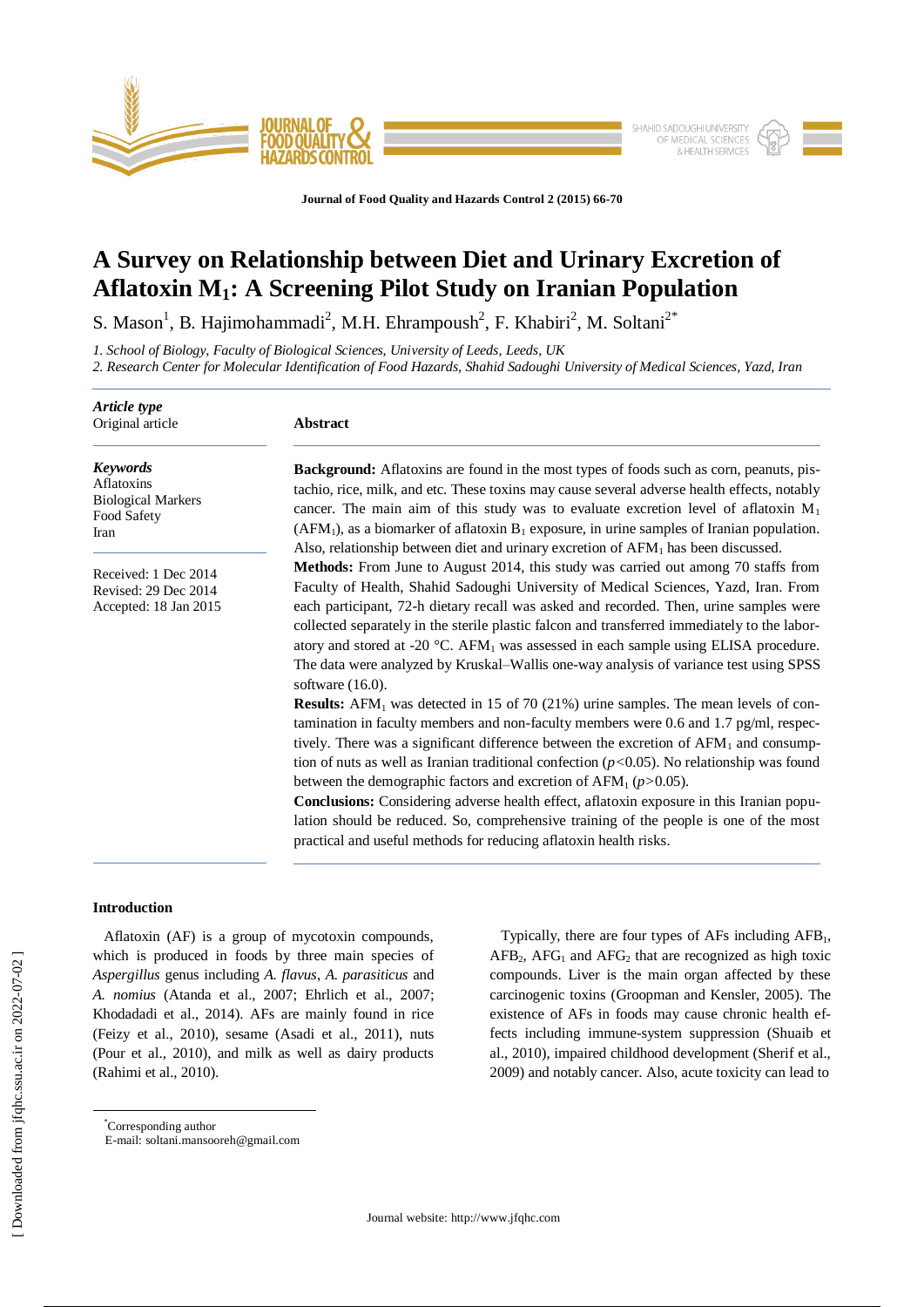death (Iha et al., 2011; Smith et al., 2012; Yazdanpanah et al., 2013).

 Exposure assessment is one of the most important parts of the risk assessment process (Sherif et al., 2009; Wu et al., 2009). Dietary intake of AF contaminated food is the main source of human exposure to AFs (Egal et al., 2005; Lewis et al., 2005). Human exposure to  $AFB<sub>1</sub>$  has been determined by excretion of its metabolites in urine, milk and blood. Approximately, 1.2-2.2% of the AF received through food is excreted as  $AFM<sub>1</sub>$  in urine of human (Asadi et al., 2011; Cheraghali et al., 2007; Leong et al., 2012; Mahdavi et al., 2010; Pour et al., 2010; Rahimi et al., 2010; Romero et al., 2010; Sadeghi et al., 2009; Zaghini et al., 2005).

The presence of  $AFM<sub>1</sub>$ , a hydroxylated metabolite of  $AFB<sub>1</sub>$  and one of the most important AF metabolites, in breast milk provides main source of its exposure for lactating newborn infants and breast feeding (Afshar et al., 2013; Battacone et al., 2005; Iha et al., 2011; Leong et al., 2012; Mahdavi et al., 2010; Mckean et al., 2006; Partanen et al., 2009; Polychronaki et al., 2008; Sadeghi et al., 2009; Yazdanpanah et al., 2013; Zaghini et al., 2005).

 Among some previous similar published studies, Sabran et al. (2012) found significant relationship between consumption of milk and dairy products and excretion of AFM<sub>1</sub>. Romero et al. (2010) evaluated excretion of AFM<sub>1</sub> in 69 people in Brazil, 45 of them  $(65%)$  had contamination. Polychronaki et al. (2008) detected AFM<sub>1</sub> in 38% of Egyptian and also 86% of Guinean urine samples.

 As it was thought the staffs of Faculty of Health had enough knowledge of AF and its risks; it was expected that they may have less exposure to it in comparison with others. Therefore, in this study, we decided to investigate relationship between diet and urinary excretion of AFM<sup>1</sup> in staffs of Faculty of Health, Shahid Sadoughi University of Medical Sciences, Yazd, Iran.

#### **Material and methods**

#### *Ethical approval*

 This research was approved by Shahid Sadoughi University of Medical Sciences, Yazd, Iran (Protocol No. 3493).

 Informed consent was obtained from each participant before beginning the study.

# *Sampling*

67

 This study was a cross sectional-descriptive study that was done from June to August 2014. Seventy people were selected among the eligible employees including academic and non-academic staffs.

Urine samples were collected separately in the plastic

falcons and transferred immediately to the laboratory and stored at -20 °C.

## *Determination of the AFM<sup>1</sup>*

 ELISA kit (6827 BN Arnhem, Euro Proxima Company, Arnhem, Netherlands) was used for detection of AFM1. The sample preparation was performed according to the manufacturer's instructions. All samples were centrifuged for 10 min in 2000  $\times$ g at 4 °C. Each urine sample was diluted 1:1 with sample dilution buffer, mixed well and distributed in 100 µl inside the respective wells of the plate.

According to the manufacturer's instructions, the  $AFM<sub>1</sub>$ standards and test urine samples were added in duplicate to each well plate, and then incubated at room temperature (20-25  $\degree$ C) for 1 h in darkness. After that, the solution was discarded from the microtitre plate and washed 3 times with rinsing buffer. Then, 100 µl of conjugate (Aflatoxin  $M_1$  -HRPO) were added to each well, except zero standard maximal wells. The microtitre plate was shaken for few seconds on a microtitre plate shaker, and then incubated at room temperature for 30 min in darkness. The solution was discarded from the microtitre plate and washed 3 times with rinsing buffer. Amount of 100 µl of substrate solution were added into each well and incubated at room temperature for 30 min.

Finally, 100 µl of stop solution were added to each well. The optical absorbance was read at 450 nm with microplate reader (ELX 800 UV, Bio-Tek Instruments, Inc).

#### *Statistical analysis*

 Kruskal–Wallis one-way analysis of variance test was used to determine the relationship between type of dairy products, type of rice, place of residence and demographic factors with the concentration of  $AFM<sub>1</sub>$ . Mann– Whitney test was used to compare the two groups and determine the relationship between food intake and the concentration of  $AFM<sub>1</sub>$  in urine. The data were analyzed using SPSS software (16.0).

# **Results**

 $AFM<sub>1</sub>$  was detected in 15 of 70 (21%) urine samples of the studied population (Table 1). The mean levels of contamination in academic and non-academic staffs were 0.6 and 1.7 pg/ml, respectively.

 Results of this study revealed that no significant relationship was observed between academic and nonacademic staffs with excretion level of  $AFM_1$  ( $p>0.05$ ). There was a significant difference (*p<*0.05) between the excretion level of  $AFM<sub>1</sub>$  and consumption of nuts as well as Iranian traditional confection (Table 2). No relation-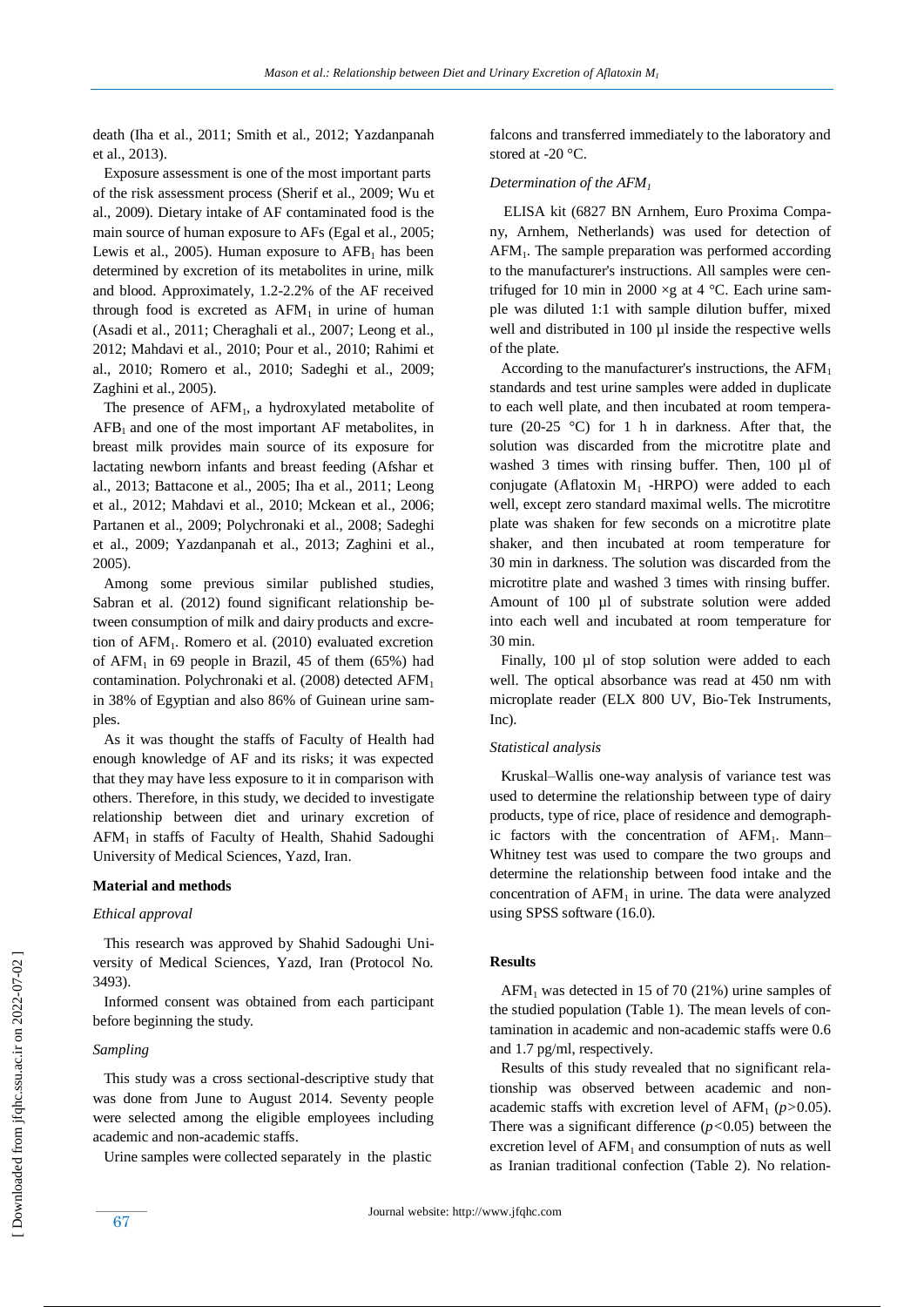# ship ( $p$ >0.05) was found between the socio-demographic factors and excretion level of AFM<sub>1</sub> (Table 1).

| Socio-demographic factors       | Sample tested | Positive samples No. | Min-max    | Mean    |
|---------------------------------|---------------|----------------------|------------|---------|
|                                 | No.           |                      | (pg/ml)    | (pg/ml) |
| <b>Occupational position</b>    |               |                      |            |         |
| Academic                        | 9             | 2                    | $0 - 5.8$  | 0.6     |
| Non-Academic                    | 61            | 13                   | $0 - 42$   | 1.7     |
| Age (year)                      |               |                      |            |         |
| $20 - 30$                       | 14            | 2                    | $0 - 5.8$  | 0.4     |
| $31 - 40$                       | 31            | 9                    | $0 - 42$   | 2.1     |
| $41 - 50$                       | 25            |                      | $0 - 32.6$ | 1.4     |
| Professional experience (years) |               |                      |            |         |
| $<$ 5                           | 26            | 5                    | $0 - 8.6$  | 0.7     |
| $5-10$                          | 8             | 3                    | $0 - 42$   | 5.5     |
| >10                             | 36            |                      | $0 - 32.6$ | 1.3     |
| <b>Educational level</b>        |               |                      |            |         |
| <b>BSc</b>                      | 35            | 6                    | $0 - 32.6$ | 1.3     |
| MSc                             | 27            |                      | $0-42$     | 2.1     |
| <b>PhD</b>                      | 8             | $\overline{c}$       | $0 - 5.8$  | 0.7     |
| <b>Sex</b>                      |               |                      |            |         |
| Male                            | 32            |                      | $0-9.2$    | 0.6     |
| Female                          | 38            | 8                    | $0 - 42$   | 2.3     |
| <b>Monthly income</b>           |               |                      |            |         |
| $<$ 387\$                       | 23            | 4                    | $0-9.2$    | 0.6     |
| 387-1160 \$                     | 38            | 9                    | $0 - 42$   | 2.3     |
| $>1160$ \$                      | 9             | 2                    | $0 - 5.8$  | 0.6     |
| <b>Marital</b> status           |               |                      |            |         |
| Married                         | 64            | 12                   | $0 - 42$   | 1.6     |
| Single                          | 6             | 3                    | $0 - 5.8$  | 1.3     |

Table 2: Occurrence of AFM<sub>1</sub> in urine samples of participants according to consumed foods in recent 72 h

| <b>Consumed foods in recent</b> | <b>Sample</b>    | Positive samples No. | Min-Max        | Mean                         | $P$ value |
|---------------------------------|------------------|----------------------|----------------|------------------------------|-----------|
| 72 h                            | tested No.       |                      | (pg/ml)        | $\left(\frac{pg}{ml}\right)$ |           |
| <b>Milk</b>                     |                  |                      |                |                              |           |
| Yes                             | 64               | 14                   | $0 - 42$       | 1.7                          | 0.5       |
| No                              | 6                | 1                    | $0 - 0.1$      | 0.1                          |           |
| Meat                            |                  |                      |                |                              |           |
| Yes                             | 62               | 12                   | $0 - 32.6$     | 1.1                          | 0.06      |
| N <sub>o</sub>                  | 8                | 3                    | $0 - 42$       | 5.6                          |           |
| <b>Iranian traditional</b>      |                  |                      |                |                              |           |
| confection                      |                  |                      |                |                              |           |
| Yes                             | 16               | 6                    | $0-42$         | 5                            | 0.01      |
| No                              | 54               | 9                    | $0 - 9.2$      | 0.5                          |           |
| <b>Nuts</b>                     |                  |                      |                |                              |           |
| Yes                             | 24               | 10                   | $0-42$         | $\overline{4}$               | 0.01      |
| No                              | 45               | $\overline{4}$       | $0 - 3.6$      | 0.1                          |           |
| Halva Ardeh (confection         |                  |                      |                |                              |           |
| made from sesame)               |                  |                      |                |                              |           |
| Yes                             | 5                | $\mathbf{1}$         | $0-1.8$        | 0.3                          | 0.6       |
| No                              | 64               | 14                   | $0 - 42$       | $\mathbf{1}$                 |           |
| Rice                            |                  |                      |                |                              |           |
| Native                          |                  |                      |                |                              |           |
| Yes                             | 42               | 10                   | $0 - 42$       | 1.9                          | 0.79      |
| N <sub>o</sub>                  | 1                | $\mathbf{0}$         | $\overline{0}$ | $\mathbf{0}$                 |           |
| Imported                        |                  |                      |                |                              |           |
| Yes                             | 10               | $\overline{c}$       | $0-9.2$        | 1.3                          | 0.72      |
| No                              | 1                | $\overline{0}$       | $\mathbf{0}$   | $\mathbf{0}$                 |           |
| Both                            |                  |                      |                |                              |           |
| Yes                             | 16               | 3                    | $0 - 8.6$      | 0.9                          | 0.37      |
| No                              | $\boldsymbol{0}$ | $\mathbf{0}$         | $\mathbf{0}$   | $\mathbf{0}$                 |           |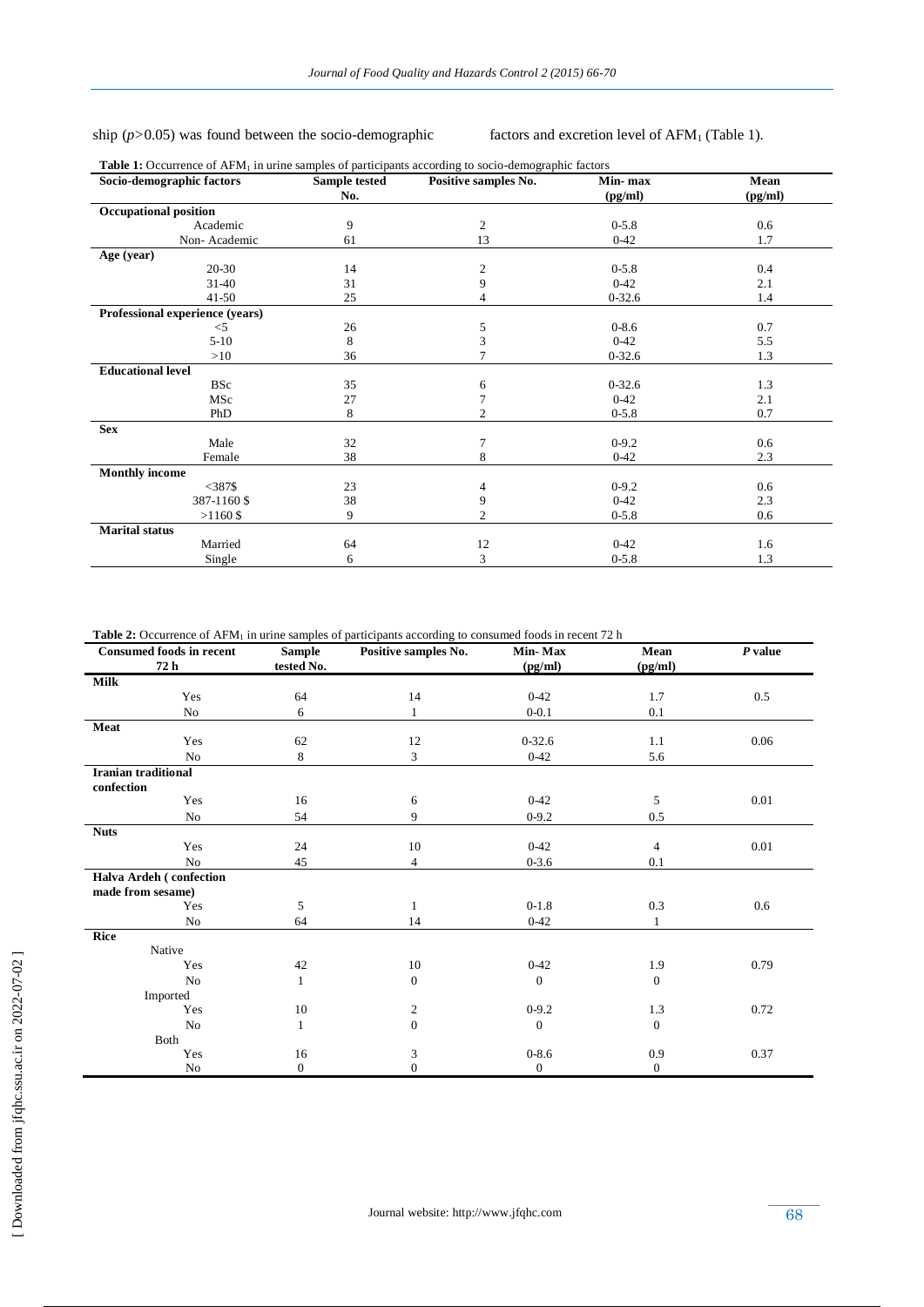## **Discussion**

In this study,  $AFM<sub>1</sub>$  was found in 21% of participant's urine samples with the range of excreted  $AFM_1$  at  $0-42$ pg/ml. Lei et al. (2013) detected no significant difference between the excretion level of  $AFM<sub>1</sub>$  and sex that is similar with our investigation in which no significant relationship was observed between all socio-demographic factors and  $AFM<sub>1</sub>$  excretion level in urine samples of participants.

 Several studies have examined the relationship between food intake and urinary excretion of AFM<sub>1</sub>. Redzwan et al. (2012) found significant relationship between consumption of milk and dairy products and excretion of AFM1. In another investigation, Romero et al. (2010) evaluated the presence of  $AFM<sub>1</sub>$  in human urine samples from a Brazilian population regarding their corn, peanut, and milk consumption amounts. Their results showed no significant difference between food consumption and excretion of  $AFM<sub>1</sub>$  that is in accordance with our findings.

 Based on this study, there was not found any significant differences between the excretion level of  $AFM<sub>1</sub>$  with the taking some of foods such as milk, meat, rice and Halva Ardeh (a confection made from sesame). But, there was significant association between  $AFM<sub>1</sub>$  excretion and consumption of nuts. Several studies have reported that  $AFB<sub>1</sub>$  occurs in edible nuts of Iran as high as 77-99% (Cheraghali et al., 2007; Pour et al., 2010; Yazdanpanah et al., 2013) that confirm this finding observed in our survey.

 It was observed that the urinary excretion level of  $AFM<sub>1</sub>$  in participants who had used traditional confection of Yazd, Iran was significantly higher than those who had not consumed. This matter could be due to considerable  $AFB<sub>1</sub>$  contamination rate of major ingredients used in this Iranian traditional product. Wheat flour, walnuts, pistachios and almonds are the main components which are usually used to produce traditional confection of this region of Iran. It seems that due to economic benefit, some Iranian confectioners generally use low quality ingredients which are cheaper than high quality ones. Based on present scientific databases, it has been indicated that low quality nuts and cereal are generally more contaminated to AFB<sub>1</sub> (Afshar et al., 2013; Cheraghali et al., 2007; Feizy et al., 2010; Montaseri et al., 2014; Pour et al., 2010; Sadeghi et al., 2009; Yazdanpanah et al., 2013).

Excretion of  $AFM<sub>1</sub>$  in this study was lower than in countries such as Brazil, Egypt (Iha et al., 2011; Polychronaki et al., 2008). It should be noted that minimum education level of all participants in this survey was BSc. It can be assumed that individuals with higher education level may be more awarded and knowledgeable about AF contamination and its implication for human health, and this is probably the main reason for the low excretion of  $AFM<sub>1</sub>$  the participants of this survey.

 Previous studies have shown that probiotic bacteria could reduce the detrimental effects of AF (Byun and Yoon, 2003; Hernandez Mendoza et al., 2009; Montaseri et al., 2014). Therefore, the consumption of probiotic yogurt should be increased to minimize the adverse health effects of the toxin. Also, some researchers have indicated that using clay, as a good adsorbent for AF in intestinal, could effectively reduce human exposure to AF (Phillips et al., 2008). However, it seems that comprehensive training of the people is the most practical and useful method for this proposes.

## **Conclusion**

Excretion level of  $AFM<sub>1</sub>$ , as a biomarker of  $AFB<sub>1</sub>$  exposure, in urine samples of Iranian population was evaluated. Our findings indicate that exposure to the AF in staffs of Faculty of Health, Shahid Sadoughi University of Medical Sciences, Yazd, Iran was relatively notable. Considering severe adverse health effects of AF, the state of a comprehensive plan for training of the people to avoid eating high contaminated food, is one of the most practical and useful methods for reducing AF health risks.

#### **Conflicts of interest**

The authors declare that they had no conflict of interest.

#### **Acknowledgement**

 This work was funded by Shahid Sadoughi University of Medical Sciences, Yazd, Iran. We thank Mr. Iman Moini-Nasab and Mr. M. Mohammadzadeh for their kindly help during sampling and data analysis.

#### **References**

- Afshar P., Shokrzadeh M., Kalhori S., Babbai Z. (2013). Occurrence of ochratoxin A and aflatoxin  $M_1$  in human breast milk in Sari, Iran. *Food Control*. 31: 525-529.
- Asadi M., Beheshti H.R., Feizy J. (2011). A survey of aflatoxins in sesame in Iran. *Mycotoxin research*. 27: 259-263.
- Atanda O., Akpan I., Oluwafemi F. (2007). The potential of some spice essential oils in the control of *A. parasiticus* CFR 223 and aflatoxin production. *Food Control*. 18: 601-607.
- Battacone G., Nudda A., Palomba M., Pascale M. (2005). Transfer of aflatoxin  $B_1$  from feed to milk and from milk to curd and whey in dairy sheep fed artificially contaminated concentrates. *Journal of Dairy Science*. 88: 3063-3069.
- Byun J.R., Yoon Y.H. (2003). Binding of aflatoxin  $G_1$ ,  $G_2$  and  $B_2$  by probiotic *Lactobacillus* spp. *Asian-Australasian Journal of Animal Science*. 16: 1686-1689.
- Cheraghali A., Yazdanpanah H., Abouhossain G., Doraki N. (2007). Incidence of aflatoxins in Iran pistachio nuts. *Food and Chemical Toxicology*. 45: 812-816.